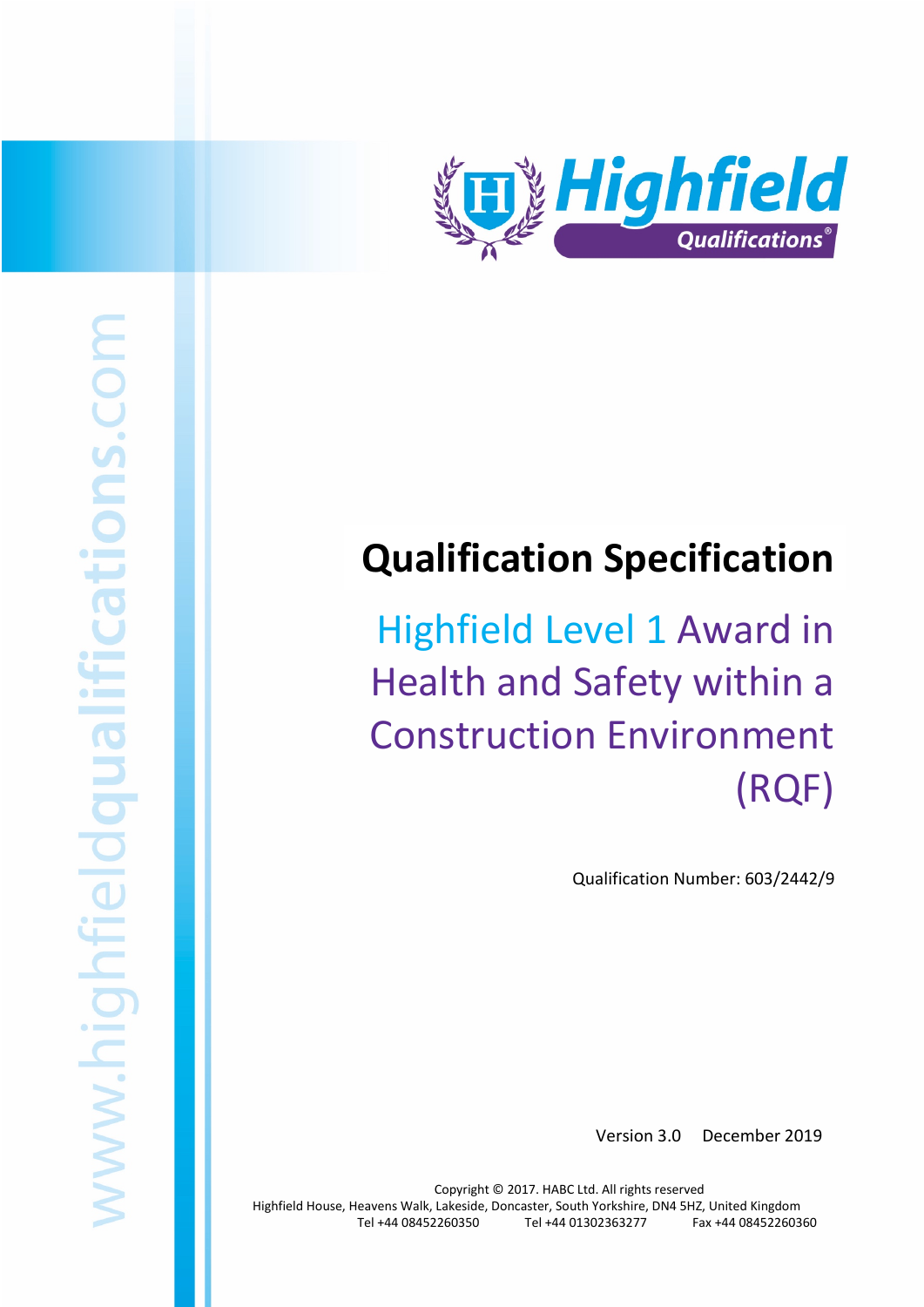

## **Contents**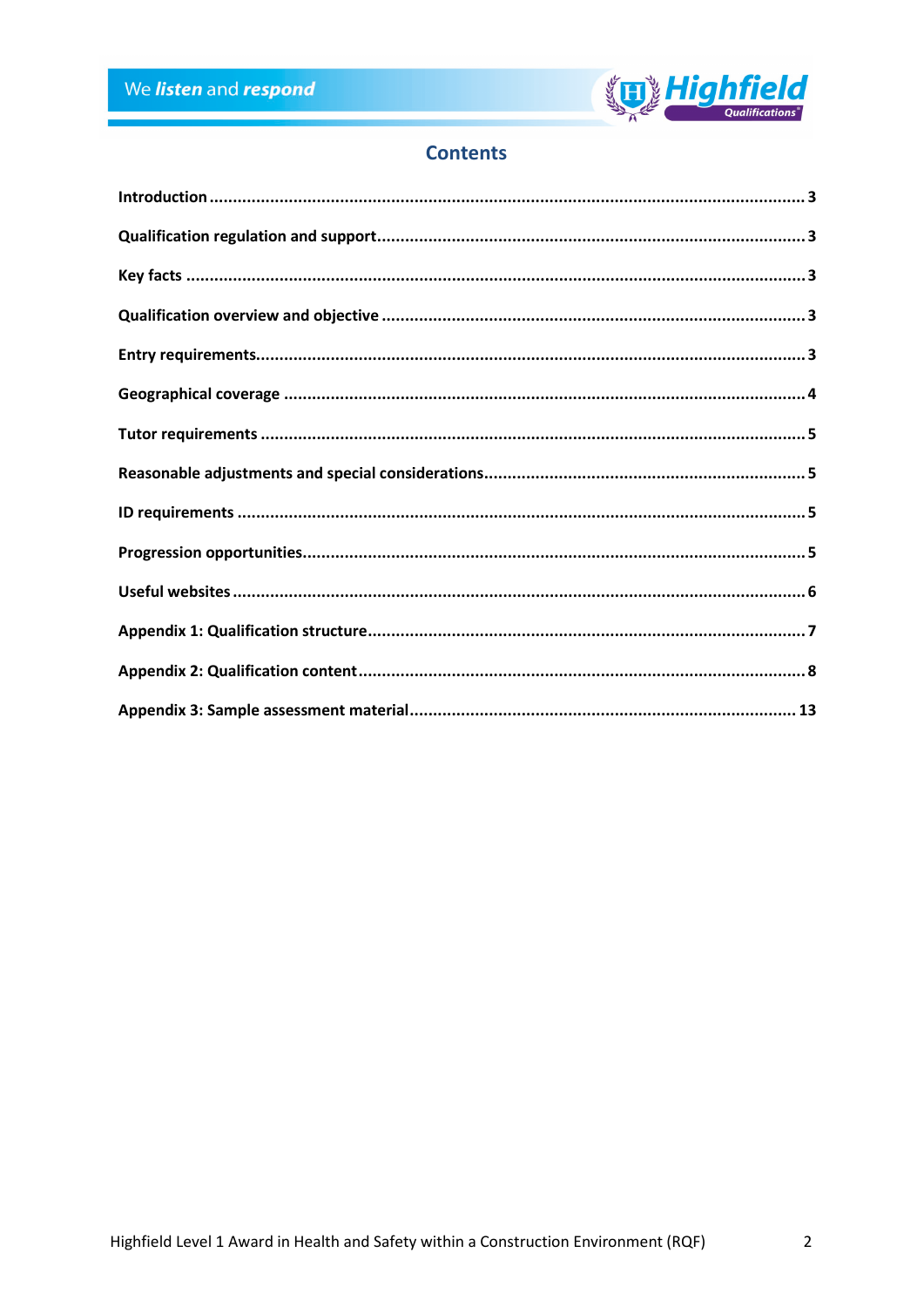

## **Highfield Level 1 Award in Health and Safety within a Construction Environment (RQF)**

#### <span id="page-2-0"></span>**Introduction**

This qualification specification is designed to outline all you need to know to offer this qualification at your centre. If you have any further questions, please contact your account manager

#### <span id="page-2-1"></span>**Qualification regulation and support**

The Highfield Level 1 Award in Health and Safety within a Construction Environment (RQF) has been developed and is awarded by Highfield Qualifications and sits on the Regulated Qualifications Framework (RQF). The RQF is a qualification framework regulated by Ofqual. The qualification is also regulated by Qualifications Wales.

This qualification is supported by CITB (Construction Industry Training Board), the sector skills council for the Built Environment

#### <span id="page-2-2"></span>**Key facts**

| <b>Qualification number:</b>           | 603/2442/9                                  |
|----------------------------------------|---------------------------------------------|
| Learning aim reference:                | 60324429                                    |
| <b>Credit value:</b>                   | 3                                           |
| <b>Assessment method:</b>              | <b>Multiple Choice Question Examination</b> |
| <b>Guided learning hours (GLH):</b>    | 21                                          |
| <b>Total qualification time (TQT):</b> | 29                                          |

#### <span id="page-2-3"></span>**Qualification overview and objective**

This qualification is designed for learners working in, or aspiring to work in, the construction industry.

The objective of the qualification is to prepare learners for employment in construction. It will give learners the knowledge to undertake their jobs safely. Successful learners who also complete the CITB Operatives Health, Safety and Environment knowledge test to fulfil the requirements to apply for the CSCS Labourer's card.

This qualification covers common hazards and risks in a construction environment, safe manual handling practices, working safely at height and working safely around plant and machinery. It also covers the importance of effective teamwork and communication in ensuring safe working practices are followed in the construction industry.

#### <span id="page-2-4"></span>**Entry requirements**

To register for this qualification, learners are required to meet the following entry requirements:

- be 14 years of age or above
- have a basic level of literacy.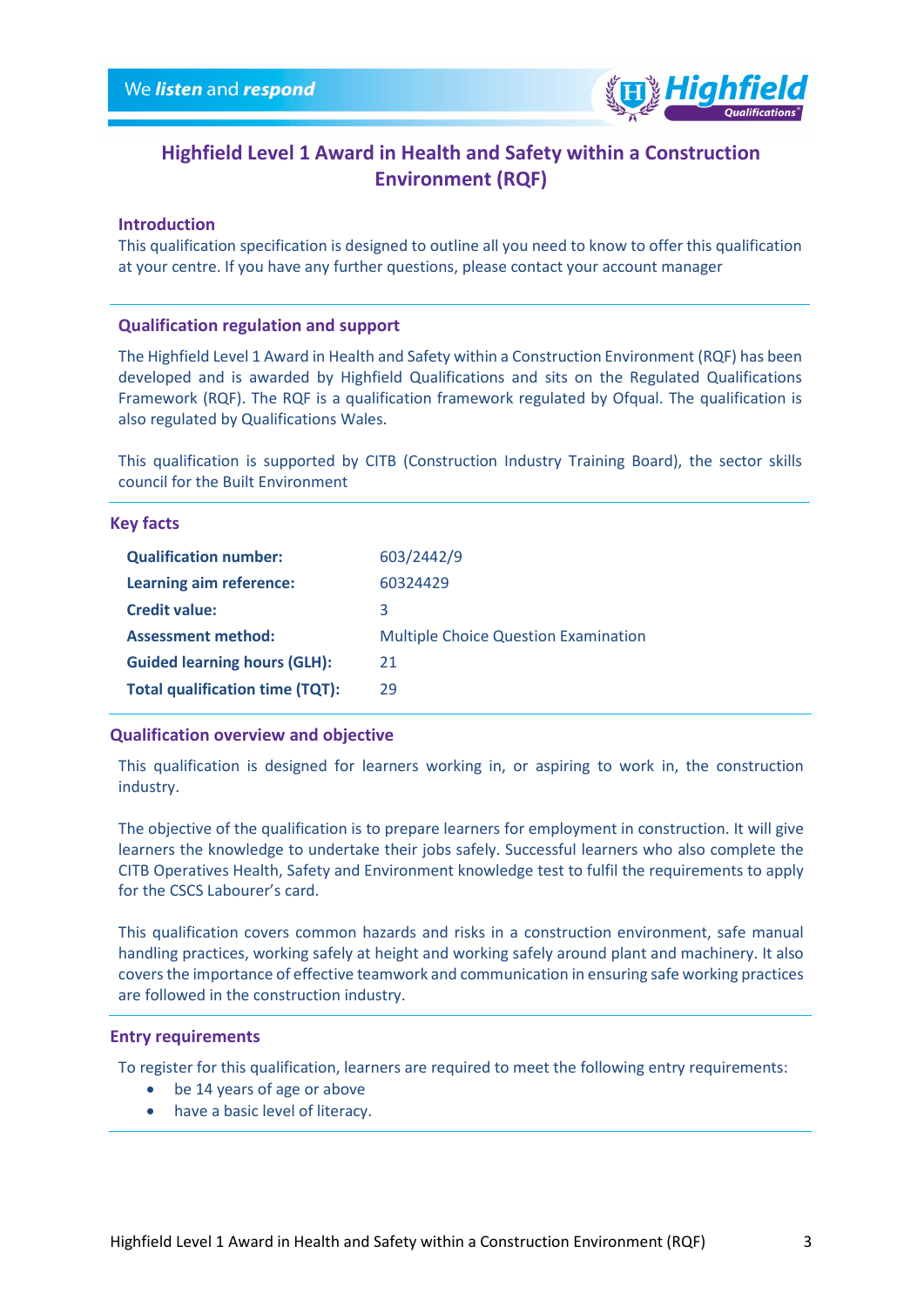

#### <span id="page-3-0"></span>**Geographical coverage**

This qualification is suitable for delivery in England and Wales.

#### **Guidance on delivery**

The total qualification time for this qualification is 29 hours and of this 21 hours are recommended as guided learning hours.

TQT is an estimate of the total number of hours it would take an average learner to achieve and demonstrate the necessary level of attainment to be awarded with a qualification, both under direct supervision (forming guided learning hours) and without supervision (all other time). TQT and GLH values are advisory and assigned to a qualification as guidance.

This qualification will usually be delivered in a classroom environment, however, if it is delivered via e-learning or a blended learning approach then GLH would be adjusted accordingly.

#### **Guidance on assessment**

The qualification is assessed by a multiple-choice question examination.

This method of assessment is an end-of-course exam and must follow the Highfield Qualifications Examination and Invigilation Procedures. The examination for this qualification contains **40 questions** that must be completed within **60 minutes.**

Successful learners must achieve a score of at least **32 out of 40.**

Completed examination papers should be returned to Highfield Qualifications for marking. Results will then be provided to the centre afterwards.

Centres must take all reasonable steps to avoid any part of the assessment of a learner (including any internal quality assurance and invigilation) being undertaken by any person who has a personal interest in the result of the assessment.

#### **Guidance on quality assurance**

Highfield Qualifications requires centres to have in place a robust mechanism for internal quality assurance of training delivery and internal assessment processes*.*

#### **Recognition of prior learning (RPL)**

Centres may apply to use recognition of prior learning or prior achievement to reduce the amount of time spent in preparing the learner for assessment.

For further information on how centres can apply to use RPL as described above, please refer to the Recognition of Prior Learning (RPL) policy in the members area of the Highfield Qualifications website. This policy should be read in conjunction with this specification and all other relevant Highfield Qualifications documentation.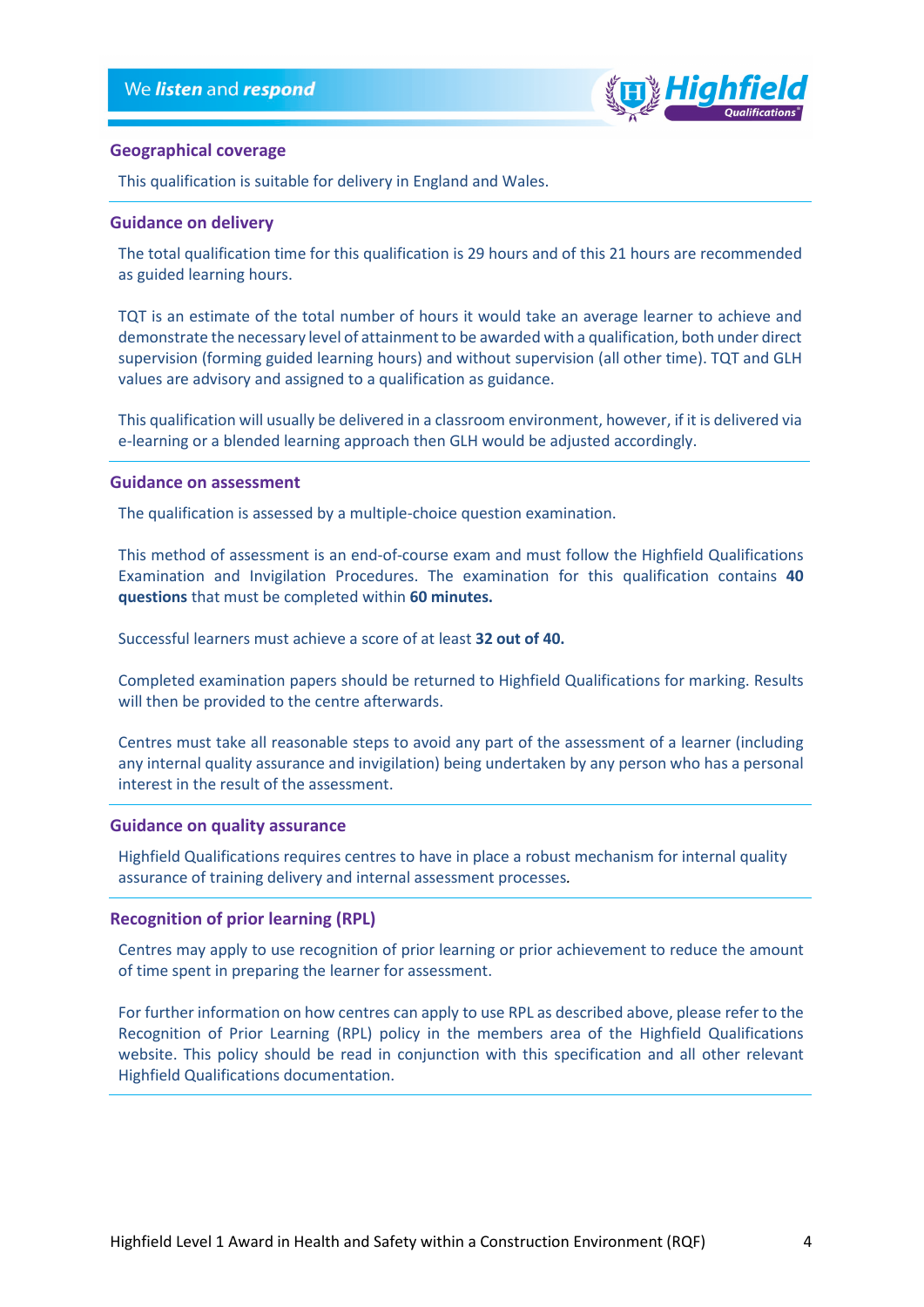

#### <span id="page-4-0"></span>**Tutor requirements**

**Highfield Qualifications requires nominated tutors for this qualification to be occupationally competent in the construction sector and should possess relevant knowledge and understanding of health and safety.**

Highfield Qualifications recommends that nominated tutors hold a qualification in health and safety:

- hold a relevant subject area qualification, which could include any of the following:
	- − Highfield Level 3 Award in Health and Safety in the Workplace (RQF)
	- − Highfield Level 4 Award in Health and Safety in the Workplace (RQF)
	- − IOSH Managing Safely;
	- − NEBOSH National General Certificate in Occupational Safety and Health or above;
	- − NEBOSH National Certificate in Construction Health and Safety;
	- − any other qualification approved by Highfield
- maintain appropriate continued professional development for the subject area

It is not a requirement that tutors of this qualification hold a formal teaching or assessing qualification however it is recognised as good practice.

#### <span id="page-4-1"></span>**Reasonable adjustments and special considerations**

Highfield Qualifications has measures in place for learners who require additional support. Please refer to Highfield Qualifications' Reasonable Adjustments Policy for further information and/or guidance.

#### <span id="page-4-2"></span>**ID requirements**

It is the responsibility of the centre to have systems in place to ensure that the person taking an assessment is indeed the person they are claiming to be. All centres are therefore required to ensure that each learner's identification is checked before they undertake the assessment. Highfield Qualifications recommends the following as proof of a learner's identity:

- a valid passport (any nationality)
- a signed UK photocard driving licence
- a valid warrant card issued by HM forces or the police
- another photographic ID card, e.g. employee ID card, student ID card, travel card etc.

If a learner is unable to produce any of the forms of photographic identification listed above, a centre may accept another form of identification containing a signature, for example, a credit card. Identification by a third-party representative, such as a line manager, human resources manager or invigilator, will also be accepted.

#### **For more information on learner ID requirements, please refer to the Highfield Qualifications Core Manual.**

#### <span id="page-4-3"></span>**Progression opportunities**

Upon successful completion of this qualification, learners may wish to continue their development by undertaking one of the following qualifications:

• Highfield Level 2 Award in Health and Safety within the Workplace (RQF)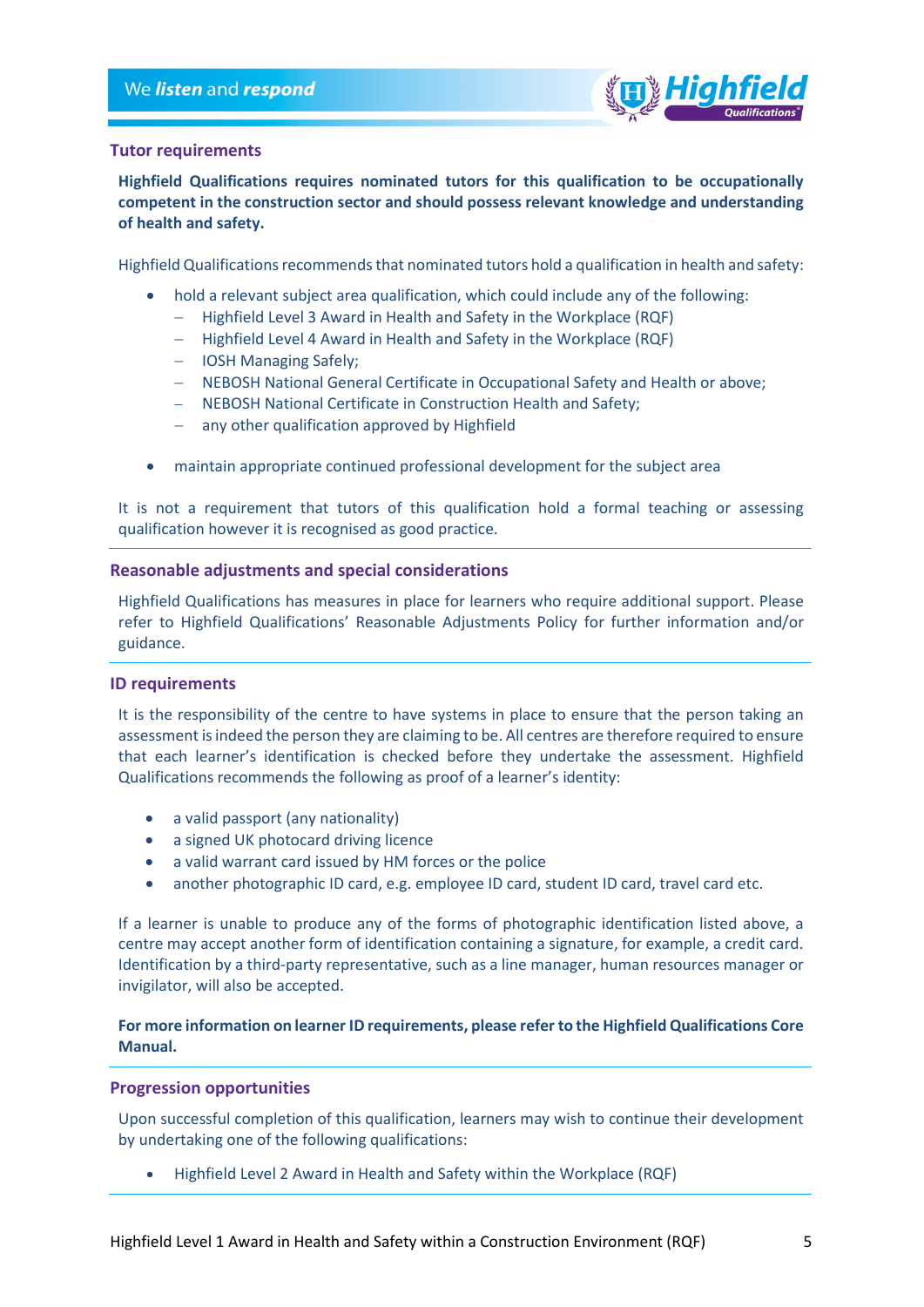

#### <span id="page-5-0"></span>**Useful websites**

- The Construction Skills Certifications Scheme (CSCS): [www.cscs.uk.com](http://www.cscs.uk.com/)
- Construction Industry Training Board (CITB)[: www.citb.co.uk](http://www.citb.co.uk/)
- Health and safety executive[: www.hse.gov.uk](http://www.hse.gov.uk/)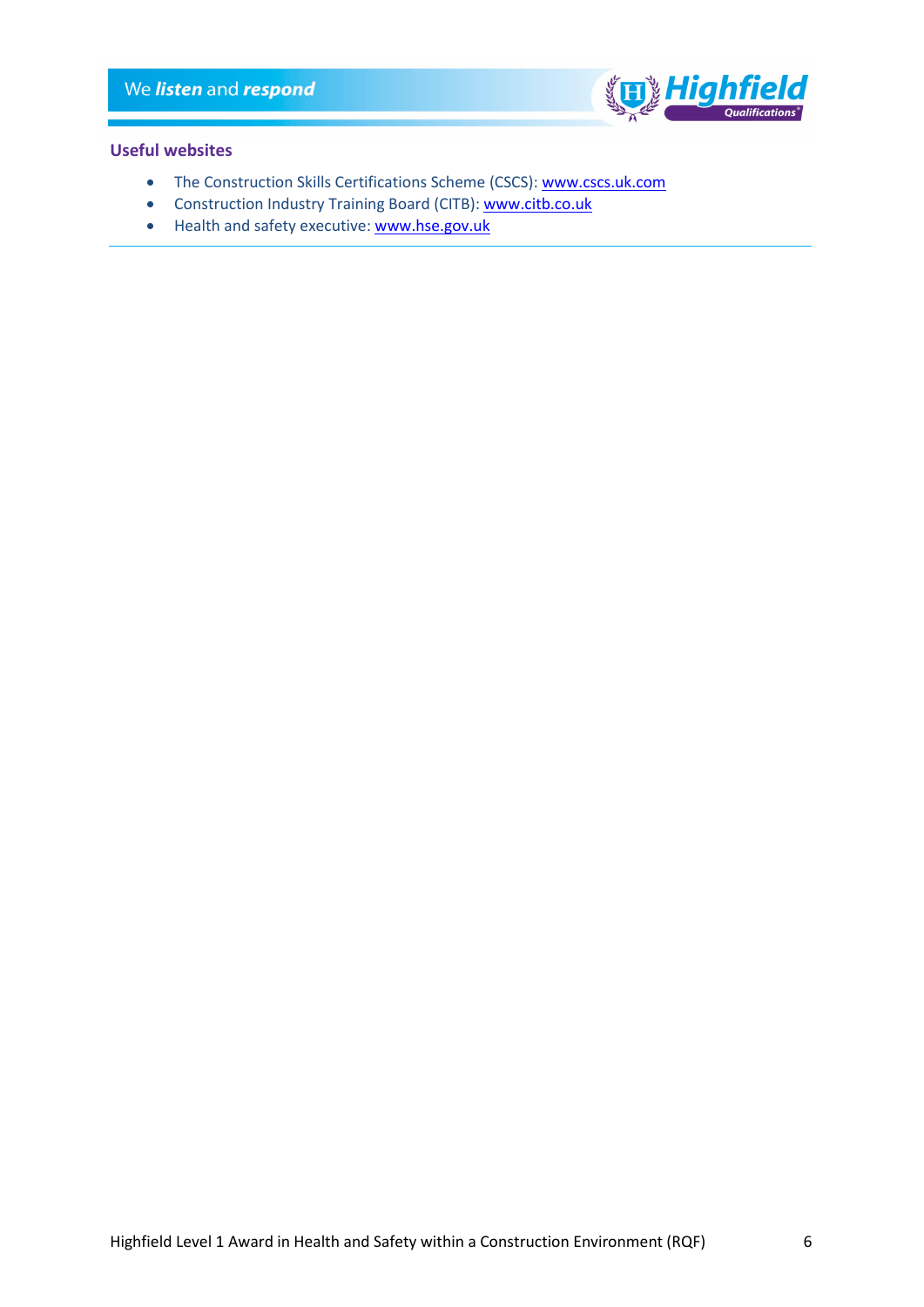

## <span id="page-6-0"></span>**Appendix 1: Qualification structure**

To complete the **Highfield Level 1 Award in Health and Safety within a Construction Environment (RQF),** learners must complete the following:

• **all units** contained within the mandatory group

#### **Mandatory group**

Learners must achieve **all units** in this group

| Unit<br>reference | <b>Unit title</b>                                            | Level | <b>GLH</b> | <b>Credit</b> |
|-------------------|--------------------------------------------------------------|-------|------------|---------------|
|                   | $M/616/4115$ Health and safety in a construction environment |       |            |               |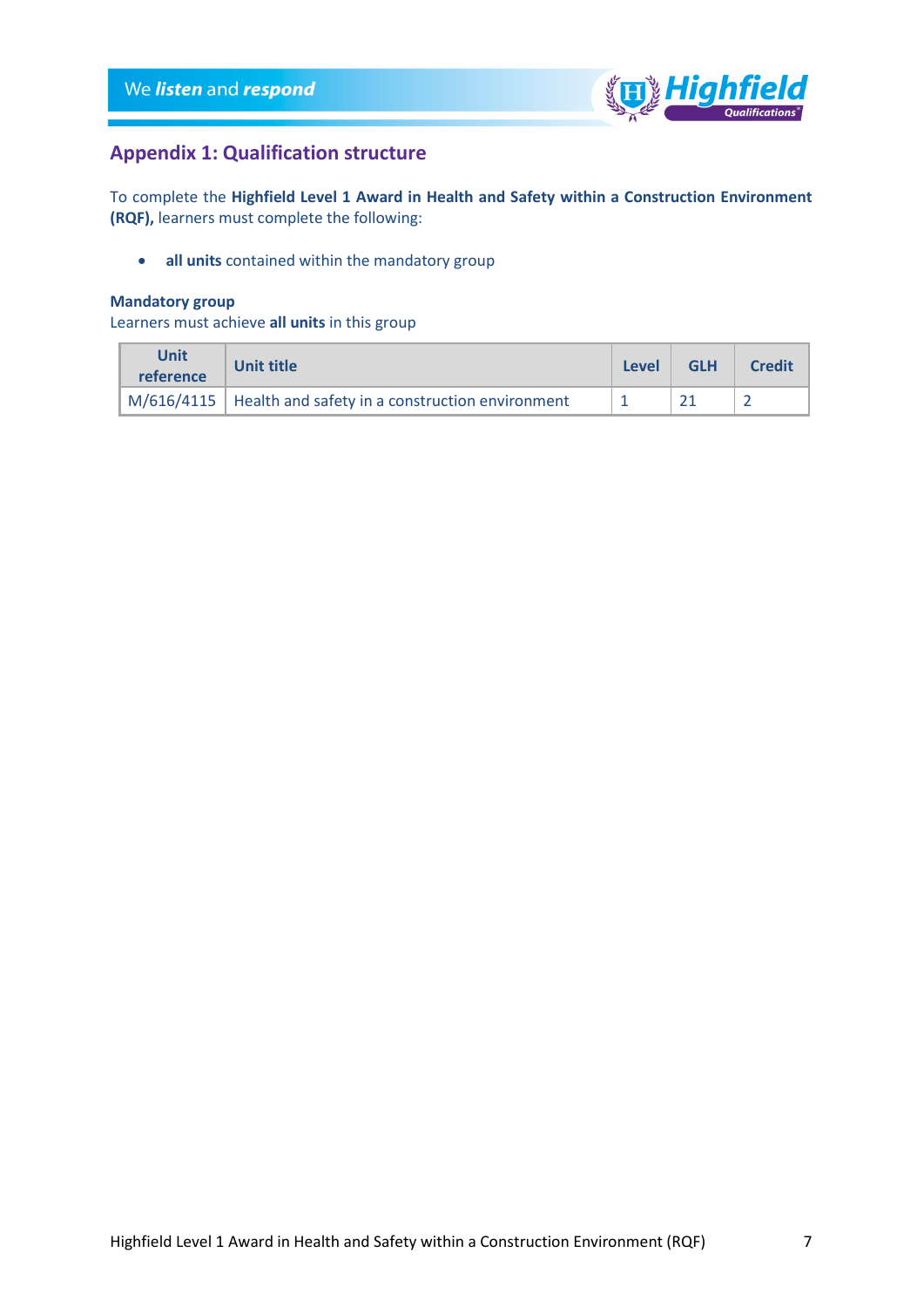

## <span id="page-7-0"></span>**Appendix 2: Qualification content**

| Unit $1$ :              | Health and safety in a construction environment |
|-------------------------|-------------------------------------------------|
| Unit number: M/616/4115 |                                                 |
| Credit:                 | 2                                               |
| GLH:                    | 21                                              |
| Level:                  |                                                 |

|                         | <b>Learning Outcomes</b>                                                                              |                          | <b>Assessment Criteria</b>                                                                                                                                                                                                                                                                                                                                          |  |
|-------------------------|-------------------------------------------------------------------------------------------------------|--------------------------|---------------------------------------------------------------------------------------------------------------------------------------------------------------------------------------------------------------------------------------------------------------------------------------------------------------------------------------------------------------------|--|
| <b>The learner will</b> |                                                                                                       | <b>The learner can</b>   |                                                                                                                                                                                                                                                                                                                                                                     |  |
| $\mathbf{1}$            | Know the principles of risk assessment<br>for maintaining and improving health<br>and safety at work. | 1.1<br>1.2<br>1.3        | State the purpose of risk assessments and method<br>statements.<br>State the legal requirements of risk assessments and<br>method statements.<br>State the common causes of work-related:<br>fatalities<br>$\bullet$<br>injuries.<br>$\bullet$                                                                                                                      |  |
|                         |                                                                                                       | 1.4                      | State the implications of not preventing accidents and ill<br>health at work.                                                                                                                                                                                                                                                                                       |  |
|                         |                                                                                                       | 1.5                      | State the meaning of the following in relation to health<br>and safety at work:<br>accident<br>near miss<br>hazard<br>risk                                                                                                                                                                                                                                          |  |
|                         |                                                                                                       | 1.6<br>1.7<br>1.8<br>1.9 | competence<br>List typical hazards and potential risks associated with the<br>following:<br>resources<br>equipment<br>obstructions<br>storage<br>services<br>wastes<br>work activities.<br>State the importance of reporting accidents and near<br>misses.<br>State typical accident reporting procedures.<br>State who is responsible for making accident reports. |  |
|                         |                                                                                                       |                          | 1.10 State the purpose of dynamic risk assessments                                                                                                                                                                                                                                                                                                                  |  |
| $\overline{2}$          | Know the importance of safe manual                                                                    | 2.1                      | State the reasons for ensuring safe manual handling in the                                                                                                                                                                                                                                                                                                          |  |
|                         | handling in the workplace.                                                                            | 2.2                      | workplace.<br>State the potential injuries and ill health that may occur<br>from incorrect manual handling.                                                                                                                                                                                                                                                         |  |
|                         |                                                                                                       | 2.3                      | State the employee's responsibilities under current<br>legislation and official guidance for:<br>moving and storing materials<br>manual handling<br>mechanical lifting                                                                                                                                                                                              |  |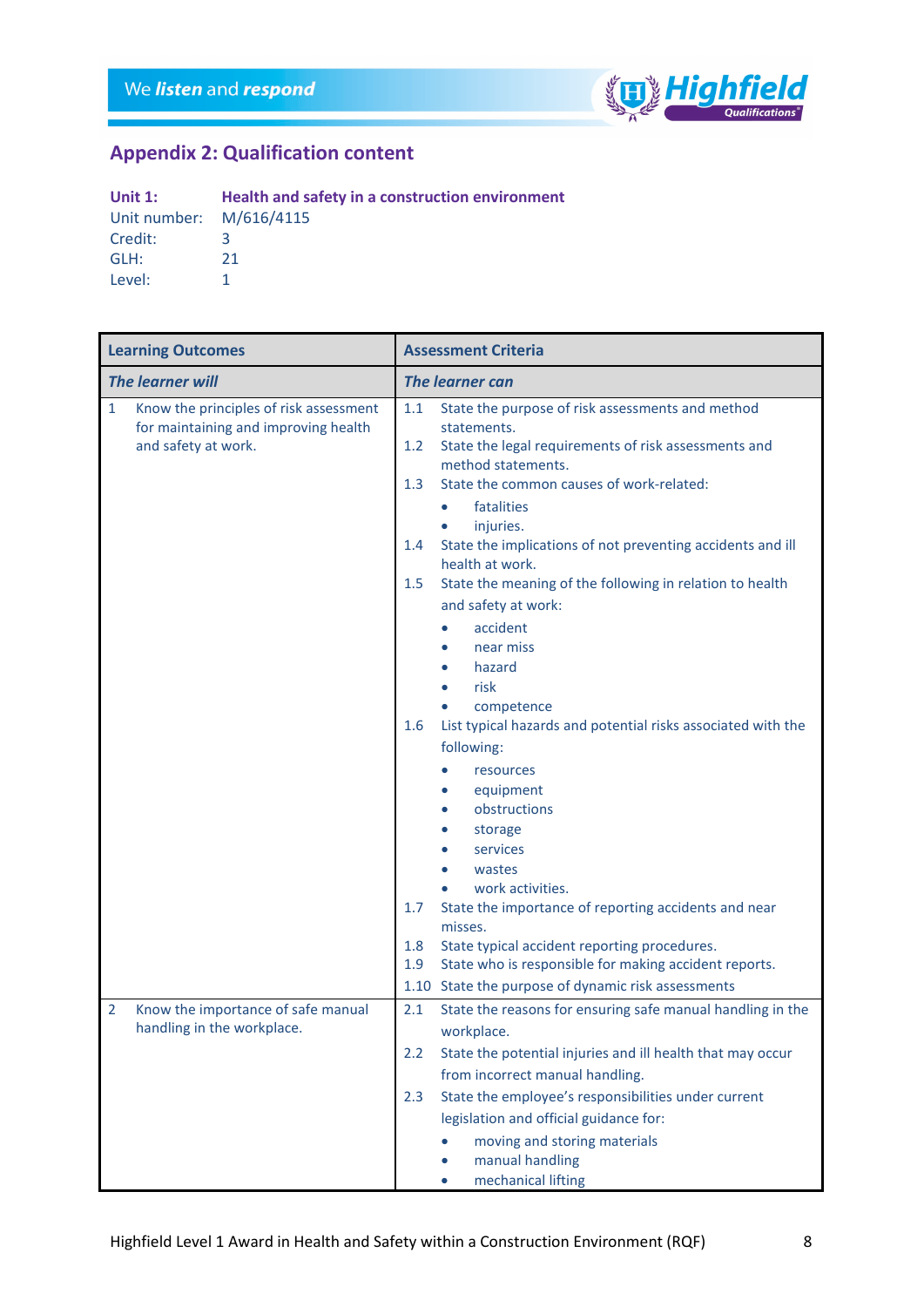

|                         | <b>Learning Outcomes</b>              |                        | <b>Assessment Criteria</b>                                                                                        |  |
|-------------------------|---------------------------------------|------------------------|-------------------------------------------------------------------------------------------------------------------|--|
| <b>The learner will</b> |                                       | <b>The learner can</b> |                                                                                                                   |  |
|                         |                                       | 2.4                    | State the procedures for safe lifting in accordance with<br>official guidance.                                    |  |
|                         |                                       | 2.5                    | State the importance of using site safety equipment when<br>handling materials and equipment.                     |  |
|                         |                                       | 2.6                    | List aids available to assist manual handling in the                                                              |  |
|                         |                                       |                        | workplace.                                                                                                        |  |
|                         |                                       | 2.7                    | State how to apply safe work practices, follow procedures<br>and report problems when carrying out safe manual    |  |
|                         |                                       |                        | handling in the workplace.                                                                                        |  |
| 3                       | Know the importance of working safely | 3.1                    | Define the term 'working at height'                                                                               |  |
|                         | at height in the workplace.           | 3.2                    | State the employee's responsibilities under current                                                               |  |
|                         |                                       |                        | legislation and official guidance whilst working at height.                                                       |  |
|                         |                                       | 3.3                    | List hazards and potential risks associated with the                                                              |  |
|                         |                                       |                        | following:                                                                                                        |  |
|                         |                                       |                        | dropping tools and debris<br>stability of ladders                                                                 |  |
|                         |                                       |                        | overhead cables                                                                                                   |  |
|                         |                                       |                        | fragile roofs                                                                                                     |  |
|                         |                                       |                        | scaffolds                                                                                                         |  |
|                         |                                       |                        | internal voids                                                                                                    |  |
|                         |                                       |                        | equipment                                                                                                         |  |
|                         |                                       |                        | the working area                                                                                                  |  |
|                         |                                       | 3.4                    | other people<br>State how hazards and potential risks associated with                                             |  |
|                         |                                       |                        | working at height can be controlled.                                                                              |  |
|                         |                                       | 3.5                    | State the regulation that controls the use of suitable                                                            |  |
|                         |                                       |                        | equipment for working at height.                                                                                  |  |
| 4                       | Know risks to health within a         | 4.1                    | List the main groups of substances hazardous to health                                                            |  |
|                         | construction environment.             |                        | under current regulations.                                                                                        |  |
|                         |                                       | 4.2                    | List common risks to health within a construction                                                                 |  |
|                         |                                       |                        | environment.                                                                                                      |  |
|                         |                                       | 4.3                    | State the types of hazards and potential risks that may                                                           |  |
|                         |                                       |                        | occur in the workplace linked with the use of drugs and<br>alcohol.                                               |  |
|                         |                                       | 4.4                    | State the importance of the correct storage of                                                                    |  |
|                         |                                       |                        | combustibles and chemicals on site.                                                                               |  |
|                         |                                       | 4.5                    | State the importance of personal hygiene within a                                                                 |  |
|                         |                                       |                        | construction environment.                                                                                         |  |
|                         |                                       | 4.6                    | State the potential risks to the health of workers exposed                                                        |  |
|                         |                                       |                        | to asbestos.                                                                                                      |  |
|                         |                                       | 4.7                    | State the types of asbestos waste.                                                                                |  |
|                         |                                       | 4.8                    | State the types of personal protective equipment (PPE)<br>that may be used when dealing with hazardous materials. |  |
| 5                       | Know the importance of working        | 5.1                    | List ways in which moving plant, machinery or equipment                                                           |  |
|                         | around plant and equipment safely.    |                        | can cause injuries.                                                                                               |  |
|                         |                                       |                        |                                                                                                                   |  |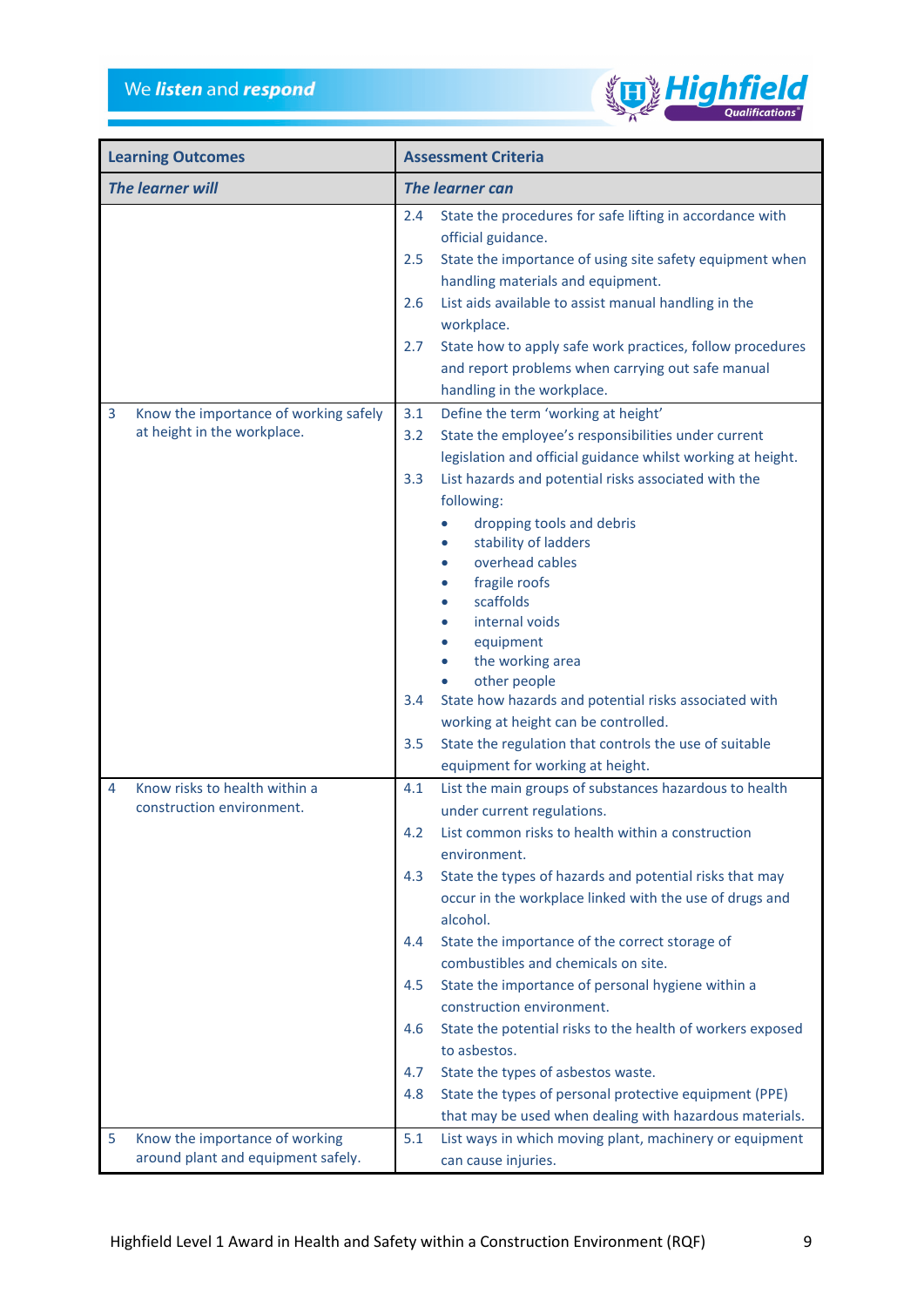

| <b>Learning Outcomes</b> | <b>Assessment Criteria</b>                                                                                                                               |
|--------------------------|----------------------------------------------------------------------------------------------------------------------------------------------------------|
| <b>The learner will</b>  | The learner can                                                                                                                                          |
|                          | State the hazards/risks relating to the use of plant and<br>5.2<br>equipment.                                                                            |
|                          | 5.3<br>State the importance of safeguards located near where<br>plant, machinery and equipment are being used.                                           |
|                          | State the importance of keeping a safe distance away from<br>5.4<br>plant, machinery or equipment until clear contact is made<br>with the operator.      |
|                          | 5.5<br>Outline how method statements can assist in ensuring the<br>safety of workers where moving plant, machinery or<br>equipment is in use.            |
|                          | 5.6<br>State the ways to eliminate or control risks relating to<br>working around plant, machinery or equipment.                                         |
|                          | Identify hazard warning signs and symbols used when<br>5.7<br>operating, working with, around or in close proximity to<br>plant, machinery or equipment. |

#### **Additional assessment guidance**

- **Risk Assessments** i.e. identifying and controlling hazards
- **Method statements** i.e. outlining risk and control measures
- **Work-related fatalities** e.g. fall from height, hit by vehicles
- **Work-related injuries** e.g. slips, trips and falls, manual handling
- **Accident** i.e. unplanned events that result in personal injury or property damage
- **Near miss** i.e. unplanned events that could have resulted in loss, damage or harm but did not
- **Hazard** i.e. anything with the potential to cause harm
- **Risk** i.e. likelihood of harm occurring
- **Competence** i.e. experience, knowledge and ability to perform a task successfully, efficiently or safely
- **Resources (e.g. time, people, finance.)**
	- o Lone working (not enough staff to work safely)
	- o Substandard building materials
- **Equipment (e.g. condition or use)**
	- o Incorrect or missing access equipment
	- o No edge protection
	- o People manual handling instead of using mechanical aids
	- o Electrocution
	- o Cutting / shearing / entanglement
- **Obstructions (e.g. items in the way of work environment)**
	- o Collisions with plant machinery or people
	- o Potential of spoil entering excavations
	- o Slips, trips and falls
	- o Overturning vehicles
- **Storage (e.g. building materials, vehicles, liquids)**
	- o Spillage
	- o Collapse of stacked materials
	- o Contamination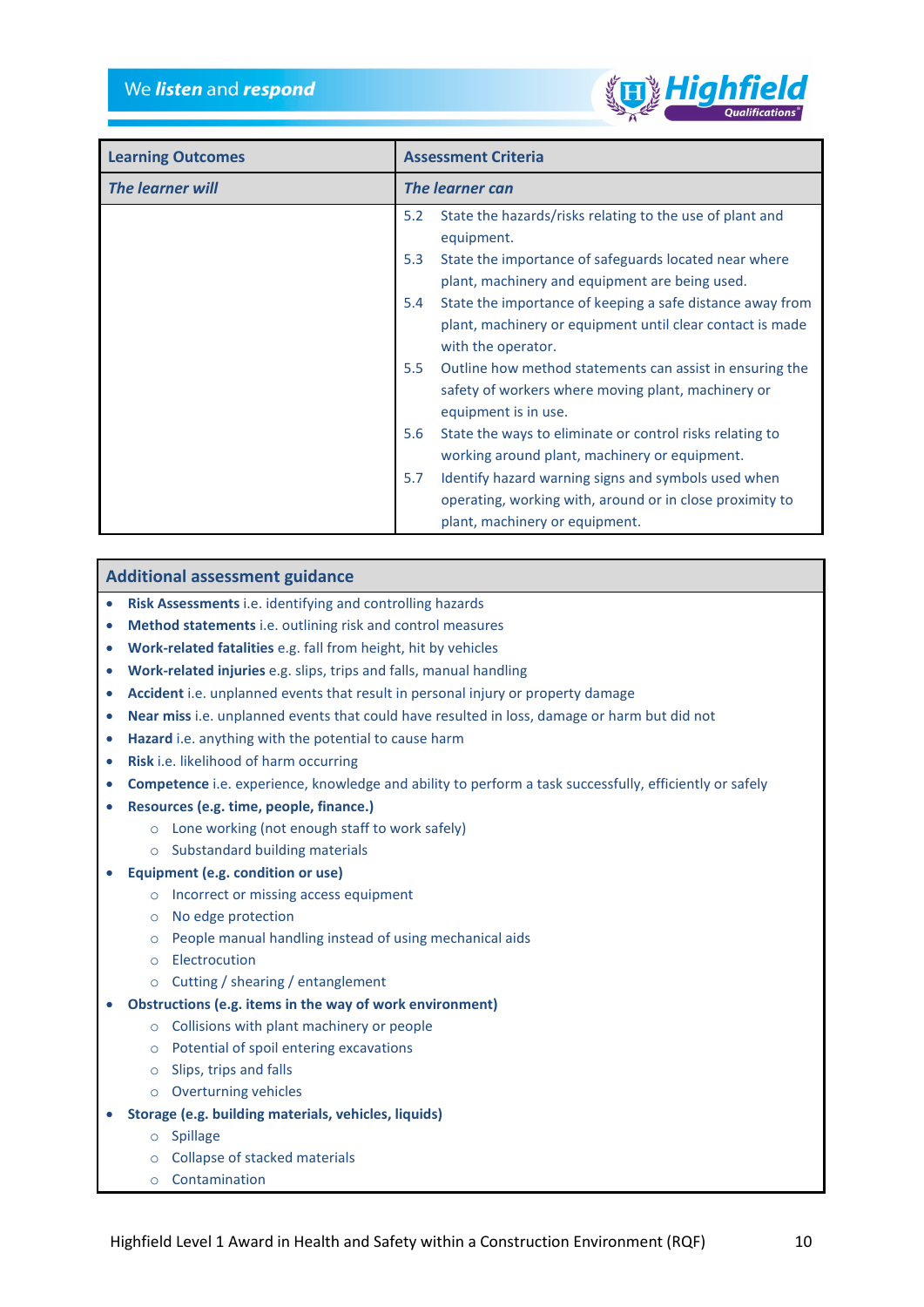#### We listen and respond



- o Fire/explosion
- **Services (e.g. gas, electric, water)**
	- o Poor support of uncovered services
	- o Fractured gas pipe
	- o Flooding in trenches
	- o Contact with overhead services

#### • **Wastes (e.g. types, location, containers)**

- o Contamination of sewers
- o Public water systems
- o Oil leaking into soil
- o Exhaust fumes polluting atmosphere
- o Contaminated waste, such as asbestos
- **Work activities**
	- o Driving at speed resulting in collision
	- o Failing to follow safe systems of work
	- o Exposure to noise / vibration causing ill health
	- o Poor explosive control resulting in explosion/fire
- **Dynamic Risk Assessments** i.e. identifying hazards on the spot and making quick decisions in regard to individual safety
- **Manual handling** i.e. any transporting or supporting of a load by hand or bodily force
- **Working at height** i.e. any work that takes place where a person could fall a distance that can cause personal injury
- **Hazards/Risks associated with the following:**
	- o **Dropping tools and debris**
		- Debris or tools falling on person / through material
		- **Possible fatality**
		- Burns if hot material, such as bitumen, falls onto a person
		- **Damage to equipment**
	- o **Stability of ladders**
		- **Falls because of uneven ground**
		- **•** Overreaching
		- **Affected by high winds**
		- Heavy rain may shift ground at base or cause sinking
	- o **Overhead cables**
		- **Contact / electrocution**
		- Near contact with metal poles, causing arching
	- o **Fragile roofs**
		- **Asbestos**
		- **Falling through**
	- o **Scaffolds**
		- **Excessive weight**
		- **Incomplete**
		- **Unauthorised changes**
		- **Lack of edge protection**
		- **Incomplete boarding**
		- **•** Obstructions
	- o **Internal voids**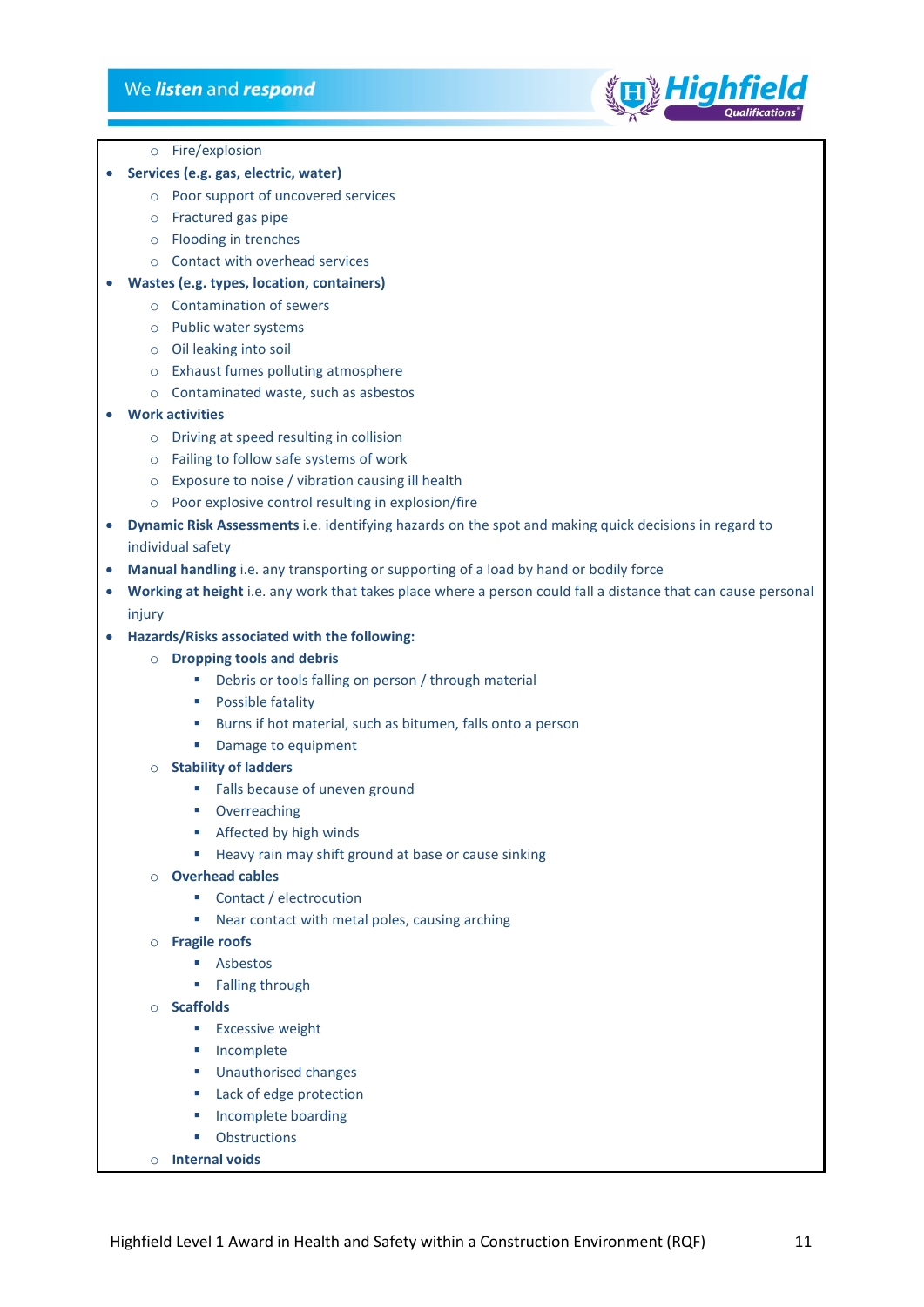

- **Unmarked voids**
- **Person falling through**
- **Lack of egress**
- Asbestos
- o **Equipment**
	- Types of mechanical and non-mechanical hazards, such as entanglement or noise
- o **The working area**
	- **Poor housekeeping**
	- **Lack of segregation with public**
	- **Lack of welfare facilities**
- o **Other people**
	- **■** Working unsafely
	- **Horseplay**
	- $\blacksquare$  Influence of drugs / alcohol
	- **Being untrained**
	- Acute or chronic illness, such as ear infection or epilepsy

#### • **Substances hazardous to health i.e.**

- o Micro-organisms bacteria, viruses and fungi
- o Dust Silica and cement
- o Chemicals paints, glues, thinners, resins and coatings
- o Gas carbon dioxide
- o Asbestos
- o Lead
- **Asbestos waste i.e.**
	- o Brown asbestos (amosite)
	- o Blue asbestos (crocidolite)
	- o White asbestos (chrysotile)